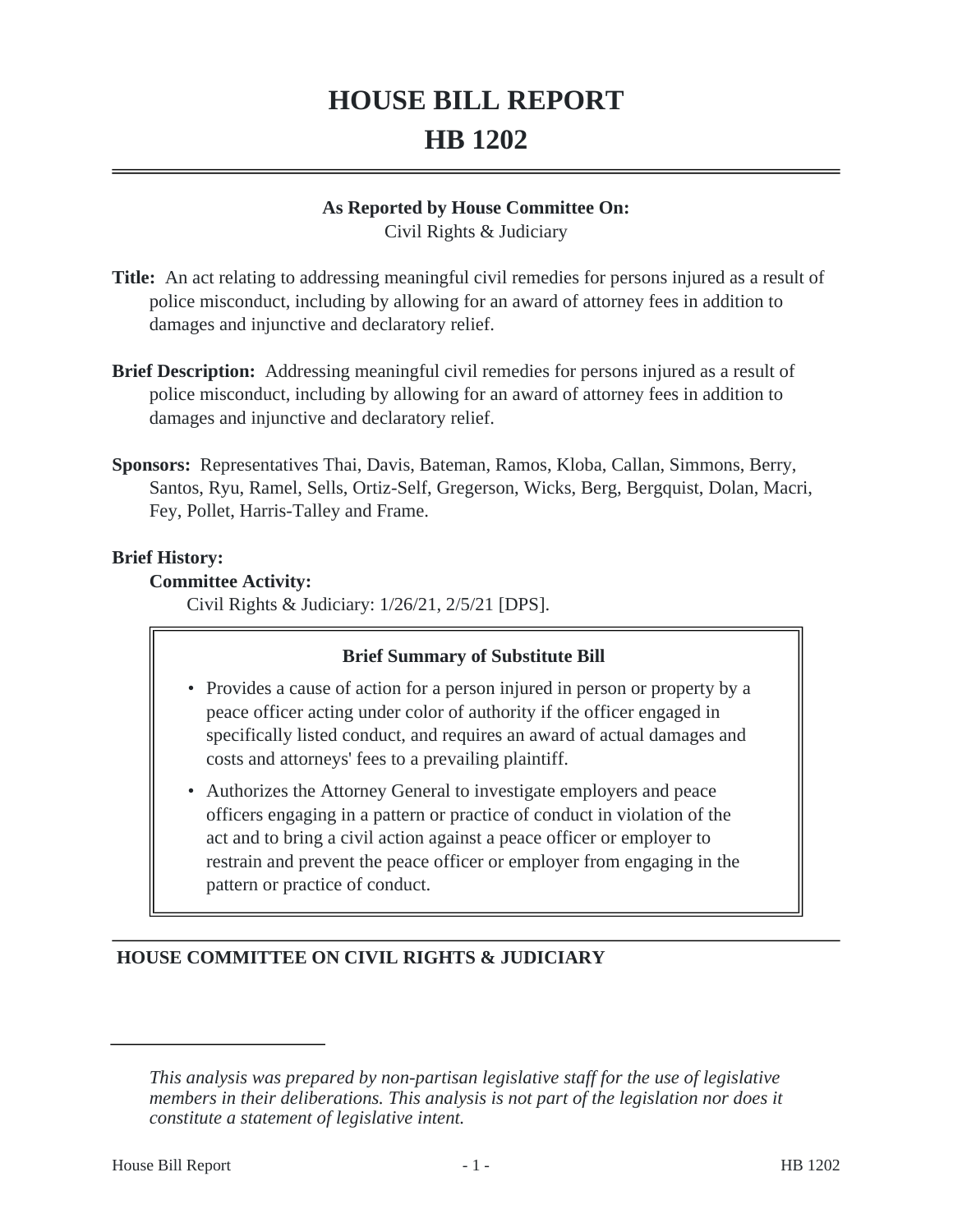**Majority Report:** The substitute bill be substituted therefor and the substitute bill do pass. Signed by 11 members: Representatives Hansen, Chair; Simmons, Vice Chair; Davis, Entenman, Goodman, Kirby, Orwall, Peterson, Thai, Valdez and Walen.

**Minority Report:** Do not pass. Signed by 6 members: Representatives Walsh, Ranking Minority Member; Gilday, Assistant Ranking Minority Member; Graham, Assistant Ranking Minority Member; Abbarno, Klippert and Ybarra.

**Staff:** Edie Adams (786-7180).

## **Background:**

Federal Civil Actions—Deprivation of Constitutional Rights.

Federal law, under 42 U.S.C. §1983, provides a civil cause of action to redress violations of federal constitutional rights caused by persons acting under color of state law. This cause of action is often referred to as a section 1983 action. The legal standard for determining whether actions violate constitutional rights depends on the particular constitutional right at issue. Section 1983 actions against law enforcement officers often involve claims of excessive use of force, unlawful search or seizure, or false arrest in violation of Fourth Amendment rights.

The general standard for evaluating Fourth Amendment claims is whether or not the officer's actions were objectively reasonable. In making this determination, the court must balance the nature and quality of the intrusion on the individual's rights against the state's interests in the case. Court decisions indicate that "reasonableness" is highly dependent on the particular facts and circumstances of each case including: the severity of the crime at issue; whether the suspect poses an immediate threat to the safety of the officers or others; and whether the suspect is actively resisting arrest or attempting to evade arrest by flight. The reasonableness of a particular use of force is examined from the perspective of a reasonable officer on the scene, and not with the benefit of hindsight.

Qualified immunity in the context of section 1983 actions is a doctrine that originated in federal case law. It provides government officials performing discretionary functions immunity from civil suits unless the plaintiff shows that the officer violated "clearly established" rights. When determining whether or not a right was "clearly established," courts consider whether the constitutional right alleged to have been violated was sufficiently clear so that a reasonable officer would have known that his or her conduct violated the rights. This is an objective standard, meaning that the standard does not depend on the officer's subjective state of mind.

Section 1983 actions are suits generally brought against the individual officer who committed the alleged violation since the doctrine of vicarious liability of employers does not apply in section 1983 actions. An officer's employing agency may only be held liable in a section 1983 action when the injury is the result of the execution of a policy or custom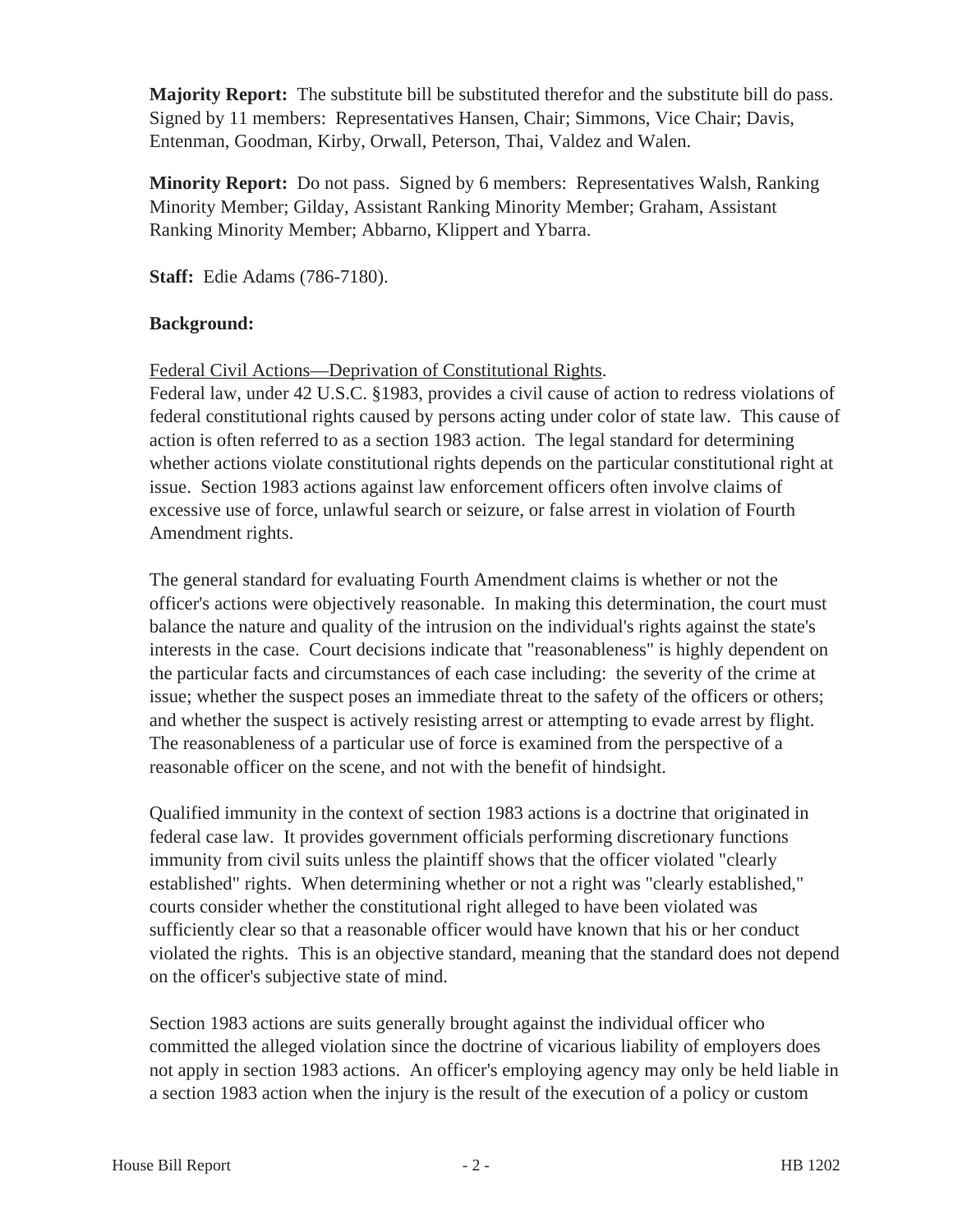adopted by the agency.

## Washington Civil Actions.

The Washington Constitution contains provisions that protect individual rights of state residents, including Article 1, section 7, which provides that "[n]o person may be disturbed in his private affairs, or his home invaded, without authority of law." Washington does not have a statute that specifically creates a cause of action for violation of state constitutional rights, and Washington courts have consistently refused to recognize a private cause of action for damages for state constitutional violations absent legislative guidance.

However, a civil suit in Washington based on excessive use of force or other police misconduct could be brought under state common law tort actions. These include actions for intentional torts, such as assault, battery, false arrest, false imprisonment, or trespass, or a negligence cause of action. In a 2019 case, the Washington Supreme Court held that the fact that an officer's conduct constitutes an intentional tort does not preclude a negligence claim based on an officer's failure to use ordinary care to avoid unreasonably escalating an encounter to the use of deadly force.

Washington courts recognize a common law qualified immunity for government officers exercising discretionary functions. A police officer is entitled to immunity from civil liability where the officer carries out a statutory duty according to procedures dictated to the officer by statute and superiors and where the officer acts reasonably.

An employer may be held vicariously liable for an employee's tortious act if the employee was acting within the scope of employment when the act was committed. An employer may also be liable for the conduct of an employee based on negligent hiring, training, or supervising of the employee. However, a claim based on negligent hiring, training, or supervising applies only where the officer acts outside of the scope of employment.

## House Bill No. 1310.

House Bill No. 1310 (HB 1310), introduced in the 2021 Legislative Session, establishes a standard for the use of physical force by peace officers. Under this legislation, a peace officer may use physical force against another person when necessary to effect an arrest, prevent an escape, or otherwise protect against an imminent threat of bodily injury to the peace officer or another person. A peace officer may use deadly force against another person only as a last resort when necessary to protect against an imminent threat of serious physical injury or death to the officer or another person.

In addition, HB 1310 requires an officer to use reasonable care when determining whether to use physical force, and when using physical force against another, including requiring an officer to:

- reasonably avoid conduct that would create situations requiring physical force;
- exhaust available and appropriate de-escalation tactics prior to using physical force;
- use the minimal degree of physical force necessary under the circumstances;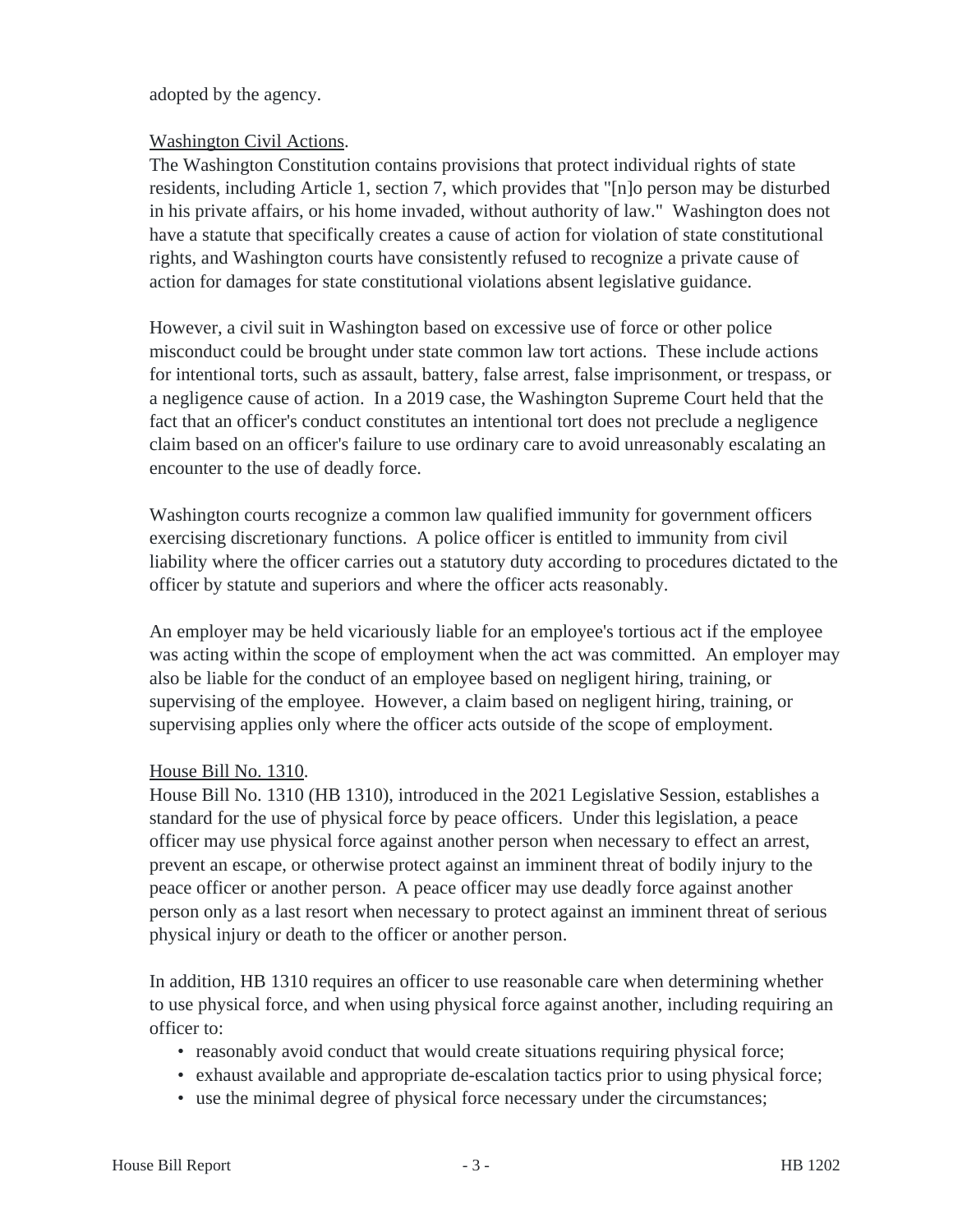- terminate use of physical force as soon as the necessity for the force ends; and
- use available and appropriate less-lethal alternatives before using deadly force, and make less-lethal alternatives issued to the officer reasonably available for their use.

Law Enforcement Limitations Regarding Immigration Enforcement. Legislation enacted in 2019 placed restrictions on law enforcement with respect to immigration enforcement matters, including that law enforcement may not:

- disclose nonpublic personal information about an individual to immigration authorities or give immigration authorities access to interview individuals about a noncriminal matter while the person is in custody;
- inquire into or collect information about an individual's immigration or citizenship status or place of birth, unless there is a connection between the information and a criminal investigation;
- provide information pursuant to notification requests from federal immigration authorities for the purpose of civil immigration enforcement, except as required by law; or
- detain, or take into or hold in custody, any person solely for the purpose of determining immigration status.

# Defense and Indemnification of Public Employees.

When a civil action is brought against a state or local government officer or employee, the state or a local government must defend the officer or employee in the proceeding if his or her actions were within the scope of his or her duties. Monetary damages awarded against the officer or employee must be paid by the state or local governmental entity if the court finds that the officer or employee was acting within the scope of his or her duties, and the judgement may not become a lien upon any property of the officer or employee.

# **Summary of Substitute Bill:**

A person injured in person or property by a peace officer acting under color of authority has a cause of action against the peace officer if the officer:

- engaged in conduct that under the common law constitutes assault, battery, intentional infliction of emotional distress, false arrest, false imprisonment, malicious prosecution, intentional trespass, or conversion;
- executed a detention, traffic stop, search, seizure, or entry into a home that is unlawful under the Washington Constitution;
- engaged in conduct that violated the duty of reasonable care under chapter . . ., Laws of 2021 (House Bill No. 1310); or
- violated a provision of RCW 10.93.160, which relates to law enforcement limitations with respect to federal immigration enforcement.

The injured person also has an action against any other peace officer who had the power through reasonable diligence to prevent or aid in preventing the injury from occurring but failed to do so.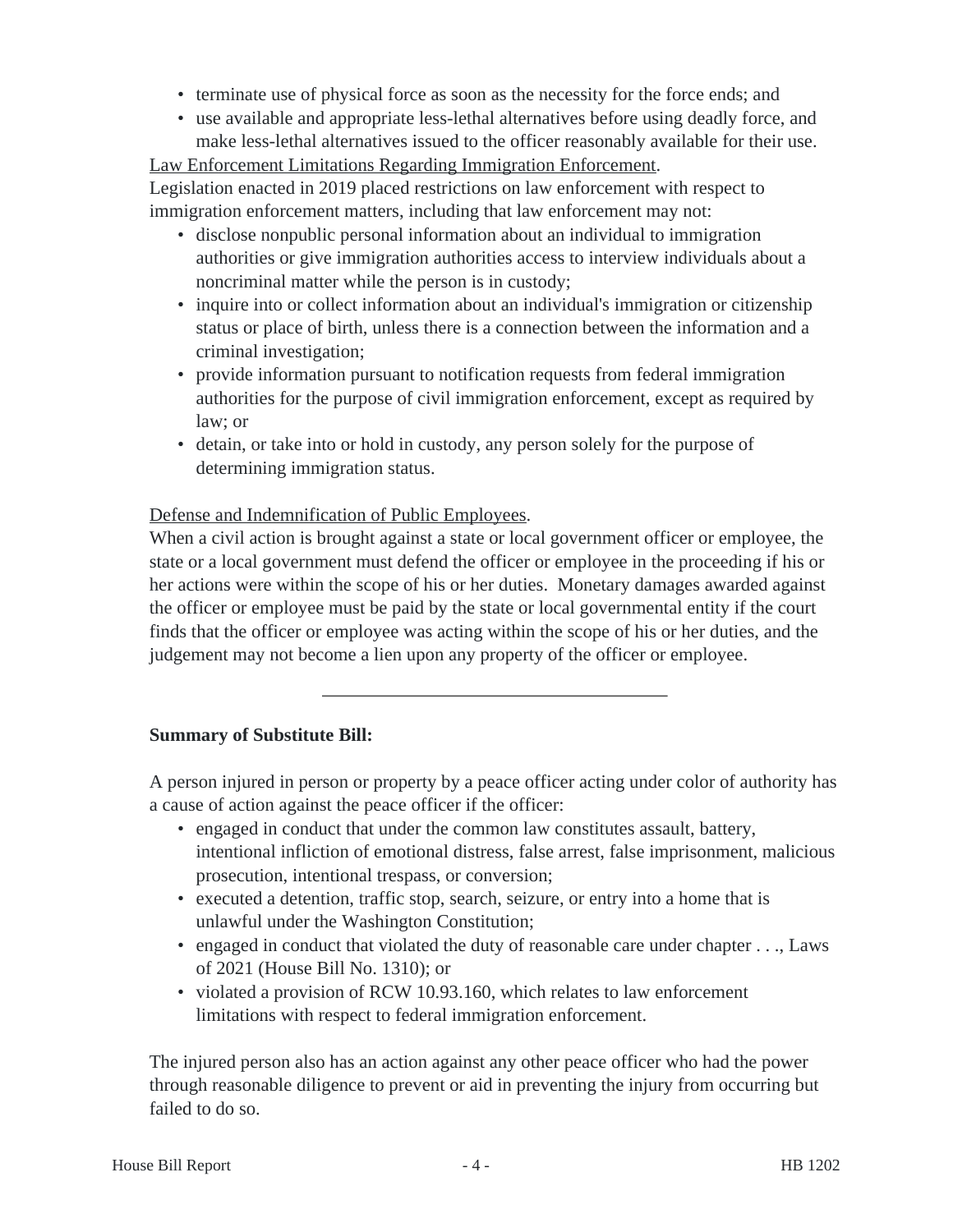## Employer Liability.

The plaintiff may name the peace officer's employer as a defendant in the action. The employer is vicariously liable for the harm if the peace officer was acting within the scope of employment.

The employer is independently liable if the injury is proximately caused by: a regulation, practice, procedure, policy, or training approved or condoned by the employer; or the employer's failure to use reasonable care in hiring, training, retaining, supervising, or disciplining the peace officer.

## Defenses and Immunities.

A peace officer has a defense against the claim if, when the injury occurred, the officer substantially complied with a regulation, practice, procedure, policy, or training that was established by the employer or approved or condoned by superior officers.

It is not an immunity or defense to an action that:

- the rights, privileges, or immunities sued upon were not clearly established at the time of the act, omission, or decision by the peace officer or employer; or
- at such time, that the state of the law was such that the peace officer or employer could not reasonably have been expected to know whether such act, omission, or decision was lawful.

## Remedies.

The court must award a prevailing plaintiff actual damages, and at least nominal damages, as well as costs and reasonable attorneys' fees. The court may grant declaratory and injunctive relief as it deems appropriate.

## Attorney General Enforcement.

The Attorney General is given authority to investigate employers and peace officers engaging in a pattern or practice of conduct in violation of the act and to bring a civil action against a peace officer or employer to restrain and prevent the peace officer or employer from engaging in the pattern or practice of conduct. The prevailing party may, at the discretion of the court, recover the costs of the action including reasonable attorneys' fees.

## Other Provisions.

A cause of action against a peace officer or employer by an injured person must be commenced within three years after the cause of action accrues.

Nothing in the act limits the right of a peace officer to have a legal defense provided at the expense of his or her employer or to having a judgment satisfied by the employer.

The act must be liberally construed. Nothing in the act affects any other common law or statutory right of action available to the plaintiff.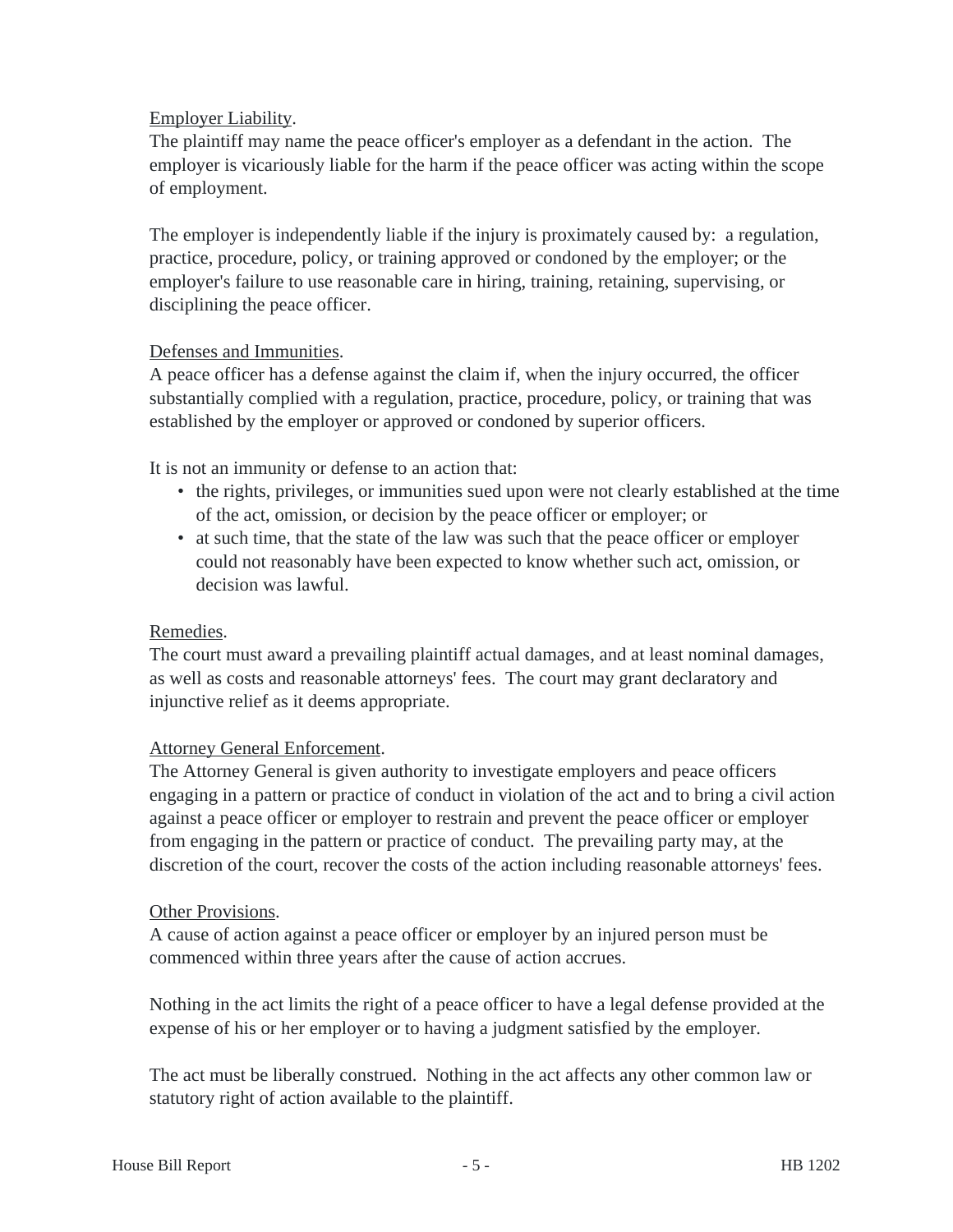The act applies to causes of action arising on or after the effective date of the act.

## **Substitute Bill Compared to Original Bill:**

The substitute bill makes the following changes:

- replaces the unidentified House bill number with a reference to HB 1310, so that a cause of action may be brought against a peace officer who engages in conduct that violates the duty of reasonable care under HB 1310, which requires an officer to use reasonable care when determining whether to use physical force, and when using physical force against another;
- adds that an officer has a defense if the officer substantially complied with training established by the employer or approved or condoned by superior officers;
- removes a provision that stating that the cause of action is not subject to chapter laws governs contributory negligence, comparative fault, and joint and several liability in actions based on fault; and
- modifies terminology, including by referring to "intentional infliction of emotional distress" instead of "outrage" and "intentional trespass" instead of "trespass."

**Appropriation:** None.

**Fiscal Note:** Available.

**Effective Date of Substitute Bill:** The bill takes effect 90 days after adjournment of the session in which the bill is passed.

# **Staff Summary of Public Testimony:**

(In support) There is so much loss and pain due to injustices happening in our back yard and across the nation. Law enforcement officers have sworn a duty to protect the people and they need to be held to this standard. The bill is about building trust with the community and bringing accountability to the police. It will provide impacted families a way to go to court to seek justice.

Without this bill, families will continue to be frustrated because there are many barriers to justice in the current system. Families that do not have the financial resources to access the courts are denied justice. Justice is important for all communities. Society expects law enforcement to follow the law and uphold the Constitution. When an officer causes harm and there are no consequences, there is no motivation for change and no responsibility. This bill will bring peace of mind to families who have been frustrated in their journey to justice.

Section 1983 was enacted because the states would not provide a meaningful remedy for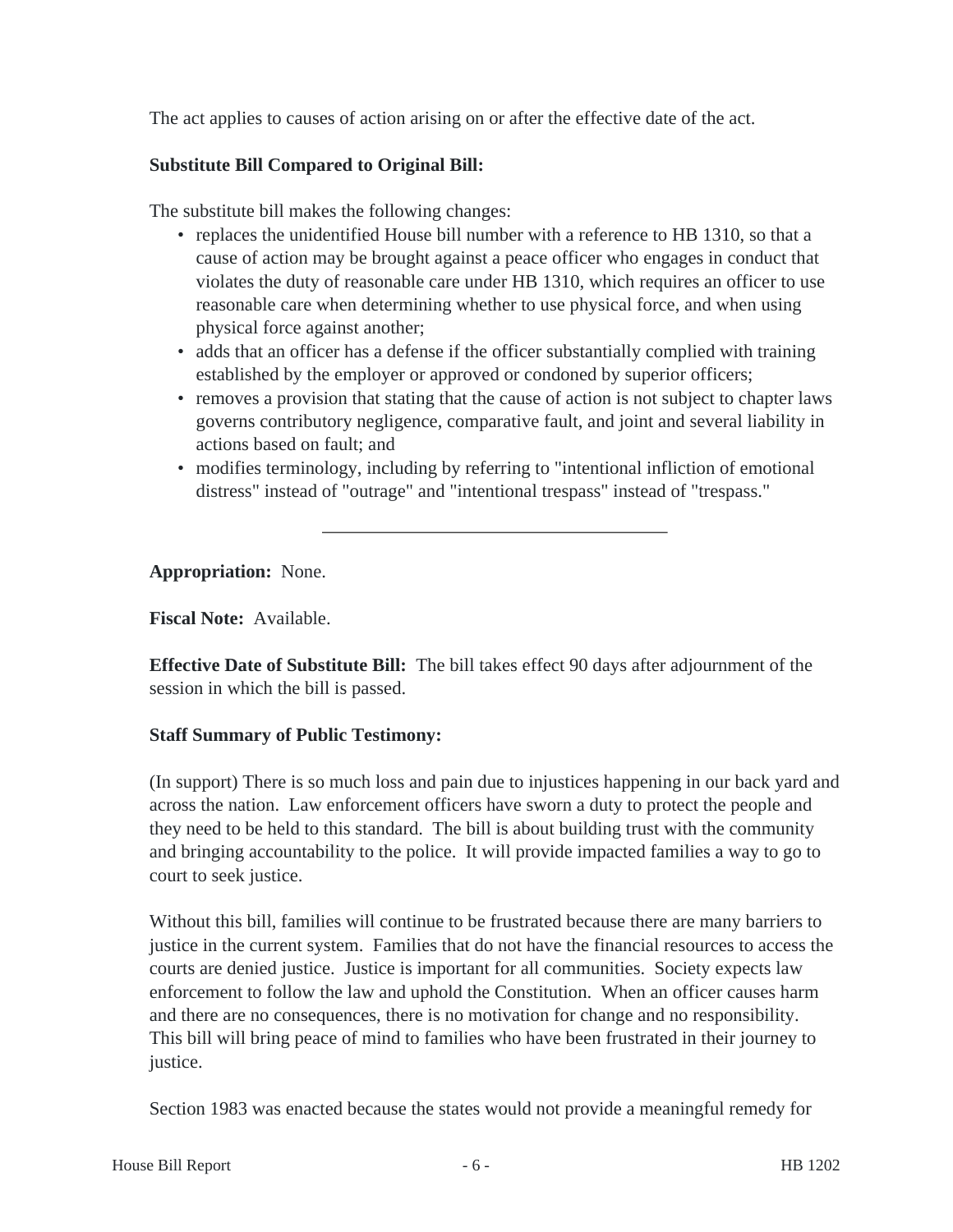violation of constitutional rights. Now things are reversed. The labyrinth and procedural barriers of section 1983 actions have undermined faith in the system's ability to provide a remedy. It is wrong to deny relief based on qualified immunity just because no prior court decision says the particular action is unlawful. Qualified immunity is not needed to protect officers from personal liability because they virtually never pay in these cases. Research shows that the threat of civil liability is not a major factor in an officer's decisionmaking.

Almost all law protecting individual rights from police overreach comes not from federal law but from the state Constitution, but there is no legal remedy for violation of state constitutional rights. The bill provides a state cause of action that does not include qualified immunity. This bill focuses on Washington law and provides better remedies with no change in the substantive law, including the requirement for indemnification of officers. Washington courts can provide a fair forum and can penalize people for bringing frivolous suits. Courts in other states that have established a cause of action for violation of state constitutional rights have not had an issue with courts being overwhelmed with cases.

Incidents of police misconduct are almost always due to inadequate policies and training. The bill is more balanced in that it holds the employer accountable when the officer is just following the rules. Policies and training will improve policing and reduce these cases. Law enforcement officers can be and are being trained in methods and tactics that result in lawful policing. If employers engage in proper training and we use tools to ensure accountability, we can avoid costly lawsuits.

(Opposed) The bill will have a negative impact on public safety. The bill limits the ability of officers to respond in a manner that holds people accountable for criminal acts. If officers have to face untold lawsuits, decertification, and criminal actions without careful consideration of officer's duties, this will change officer behavior and impact public safety.

The bill allows personal lawsuits against officers. An officer could be bankrupted from legal defense costs since the bill does not require indemnification. There are thousands of motions that challenge the constitutionality of a stop or seizure and these will be turned into lawsuits under the bill. Officers go into the most dangerous and rapidly evolving situations and they should not face liability when they could not have known the conduct was unlawful. An officer should not be liable if the officer is following employer policies and training.

This bill unfairly tilts liability to law enforcement. It undermines the public policy of having good policies in place and instead refocuses the priority into pure risk management. It is unconscionable to preclude a defense that the conduct was not unlawful at the time, or that the officer could not have known the conduct was unlawful. The bill precludes contributory fault which is extremely unfair because the entire burden will fall on law enforcement agencies.

The bill will increase costs to taxpayers. There will be more suits and most will be settled